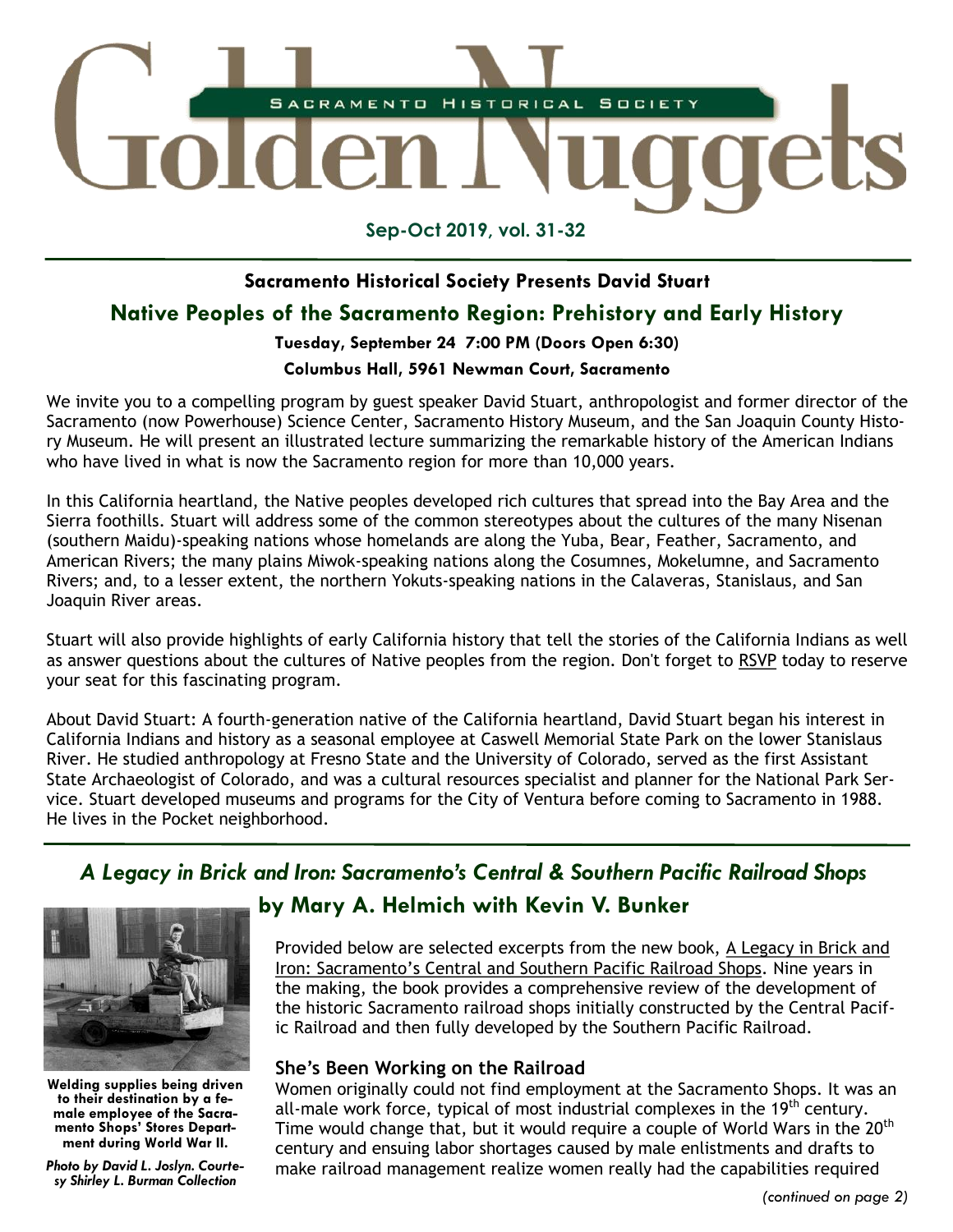#### **Excerpts from** *A Legacy in Brick and Iron (continued from page 1)*



for employment in the Shops.

At first tasks assigned to women in World War I were not very challenging car and locomotive clean-

**To support the Sacramento Shops' recycling program, a woman sorts and organizes washers for their reuse in 1917.** 

ing, sorting scrap or organizing railroad stores, but this

*Courtesy California State Railroad Museum*

would evolve with time. Women coming from railroad families often were given priority in hiring, as it was thought they would better understand the operations. An indicator of the respect women had earned in the Shops was reflected in a 1921 union agreement, which considered them equal to men and to receive the same pay rate for the same job. As women had only gained the right to vote in 1920, this was a significant recognition of their capabilities.

Unlike previous generations of female railroad workers, during World War II women had a wider array of assignments, including many occupations formerly restricted to them. Some obtained skilled niches in the Shops, excelling at especially meticulous work, as in the Pattern, Upholstery and Mechanical Departments or the Railroad Hospital, where attentions to detail were especially critical. Others found work as painters, machinery operators, riveters, locomotive and coach cleaners, on laundry and commissary crews, or worked at locomotive and car con-

struction or maintenance. In the process many women won the appreciation and respect of fellow employees for jobs well done.

During World War II, the tag "Railroadette" was applied to women working in railroad shops, just as "Rosie, the Riveter" became synonymous with female shipyard employees. In January 1943 the *Southern Pacific Bulletin* reported that in the previous year, 2,000 Rail-



**All seats were filled when this SP dining car was photographed in the 1920s.**

*Courtesy Union Pacific*

roadettes held jobs at the Sacramento Shops. While the quality of their work was high and they cooperated well with their male counterparts, many left the Shops at war's end (some to marry other employees), but a few remained on the payroll. To make room for returning soldiers after 1945, but having less seniority, women were transferred by the Company to mostly "pink collar" positions, as office clerks or secretaries. The historical evidence is clear that females employed in the railroad trades during the war years were proud of their work, their skills, and their paychecks.

Getting employment at the Shops was not easy. And some claimed after the war, "women never desired to secure those types of jobs." One was told after she applied for work at the Shops in the early 1950s, the position "wasn't open to women" even though she had the mechanical experience from her wartime position at a shipyard. She noted that at the time "they weren't taking women for mechanical at all." After her husband, a railroad employee, intervened on her behalf, she secured the job. While women were not accepted as apprentices after the War, they would again gain positions in heavy industry with the recognition of women's rights in the 1970s. Former male employees recalled seeing or working with women at the Shops as machinists, electricians, or as a boilermaker's apprentice, like one seen in a 1978 issue of the *Southern Pacific Bulletin*.

#### **Railroad Dining Cars**

Initially train travelers packed their own meals or disembarked for 20 minutes at stations for quick refreshments before continuing their journeys. (On Front Street in Sacramento, CPRR's Silver Palace was

> once an early efficiency diner.) Technological advances made food service on trains possible by the late 1870s and a decade later, dining cars became part of the long-distance travel experience. Enjoying a meal prepared to order while viewing an everchanging landscape held great appeal.

Dining cars, however, were a challenge—expensive to build and furnish and to manage when on the move. Meats and produce had to be kept cold and meals served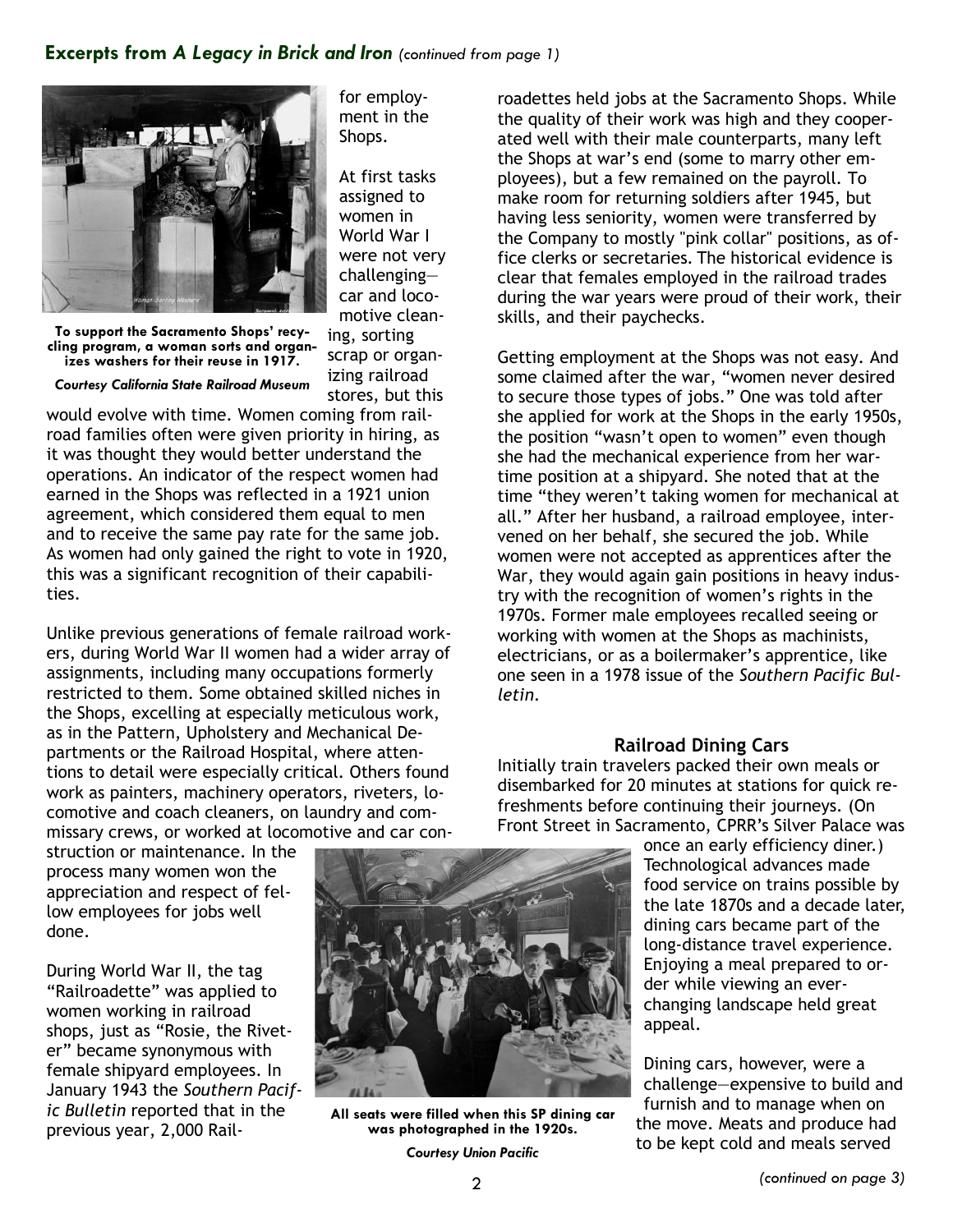#### **Excerpts from** *A Legacy in Brick and Iron (continued from page 2)*

hot. Breakfasts, lunches and dinners were handled by a small, able staff of cooks, waiters and a steward, who were mostly African American. Consider the efficient, narrow galley kitchen for cooking, the compact pantry stocked with perishables, and the dining room set with chairs, tables, tablecloths, napkins, crockery, glassware, silver service, flatware, and menus—most produced or maintained at the Sacramento Shops.

Long before today's "Farm to Fork" movement, fresh fruits and vegetables were touted on Southern Pacific's dining car menus to promote Western agriculture. In the late winter months, passengers could enjoy: Pismo Valley green peas, Half Moon Bay artichokes, Sacramento River Delta asparagus, Coachella string beans, Imperial Valley eggplants, Watsonville berries, Riverside oranges, Oregon cabbages and cauliflower, and Arizona lettuce. From the 1920s well into the 1940s, Southern Pacific paid attention to the quality and freshness of the produce it served, considering them valuable Company investments.

**From Railroad Ambassador to Museum Icon** In 1863 Danforth, Cooke & Company of Paterson, New Jersey produced the *C.P. HUNTINGTON*, a small locomotive that would become a symbol for the new railroad and later a museum. It had one driving axle and really was too small to be of much use in railroad construction. Nevertheless the Central Pacific Railroad had to settle for what was available in the midst of the Civil War. The 4-2-4T locomotive was 29 feet long, had 54-inch drivers and 11 x 15-inch cylinders, weighed 39,000 pounds and, with 125-pounds of boiler pressure, could produce about 3,600 pounds of tractive effort.

Disassembled and shipped aboard the *MARY ROBINSON* for the long 19,000-mile voyage from New York around Cape Horn to San Francisco, it arrived on 12 March 1864 with another CPRR locomotive, the *T.D.* 



**Some of the California State Railroad Museum's prized Southern Pacific locomotives: Cab Forward No. 4294, SP prototype GRIP II diesel 7400, and SP No. 1** *C.P. HUNTINGTON* **photographed in the Sacramento Shops' yard.**



**The newly-built Castle Crags Dining Car sits on the Sacramento Shops' transfer table.**

*Courtesy California State Railroad Museum*

*Judah*. The river steamer *Pat* transported both up river to Sacramento, where they were readied for service. The Central Pacific Railroad's new No. 3 *C.P. HUNTINGTON* and its shipmate No. 4 *T.D. JUDAH* proved too light for most transcontinental railroad construction duties, so were reassigned to other duties. (No. 4 was scrapped in 1912.)

Transferred in 1871 by the Associates to the newlyorganized Southern Pacific, the *C.P. HUNTINGTON* became SP's locomotive No. 1. It was rebuilt several times over the years, including after a head-on collision in 1872 that nearly destroyed it. The diminutive engine worked on construction projects around San Jose and Hollister, then serviced in Oakland and the San Francisco Bay areas, concluding its "career" burning weeds to clear tracks in Sacramento. However, this would not be the end of this little locomotive's story.

For many years the *C.P. HUNTINGTON* made numerous notable appearances as Southern Pacific Co.'s "ambassador," then was cared for by the Pacific Coast Chapter of the Railway & Locomotive Historical Society, before becoming the beloved icon of the California State Railroad Museum.

> Before display at the California State Railroad Museum in 1981, the *C.P. HUNTINGTON* was carefully restored at the Sacramento Locomotive Works' Unit Shop (formerly the Sacramento Shops) to reflect its appearance at the 1915 Panama-Pacific International Exposition. Today it remains the sole-surviving standard-gauge 4-2-4T in the United States, and is the second oldest locomotive owned by the Museum.

**Now available for purchase through the [Sacramento Historical Society](https://www.sachistoricalsociety.org/legacyinbrickandiron) website.**

*Courtesy Shirley Burman, photographer*